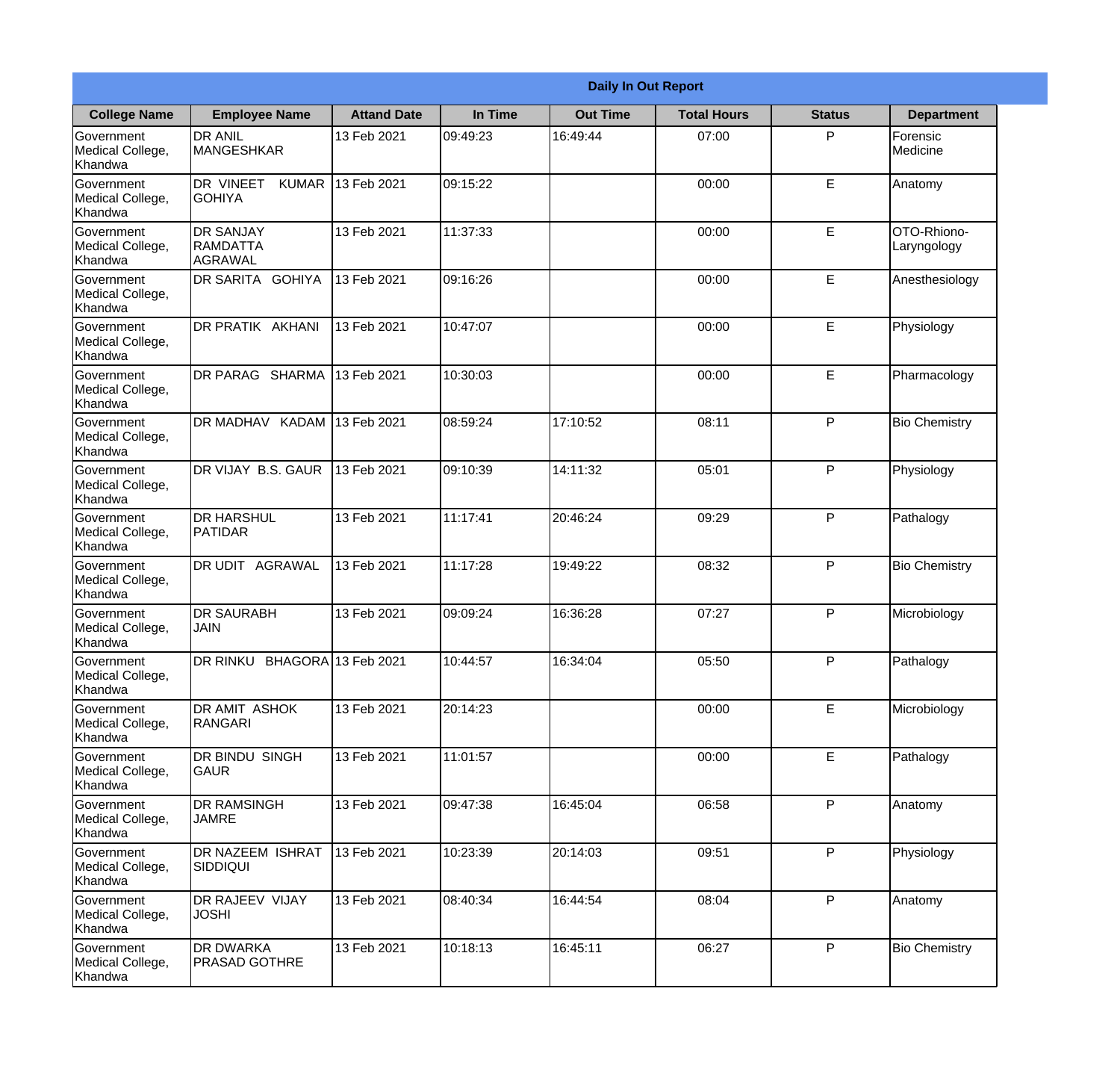| <b>Designation</b>                  | <b>Category</b>     |
|-------------------------------------|---------------------|
| Assistant Professor   Para Clinical |                     |
| Professor                           | <b>Non Clinical</b> |
| Professor                           | Clinical            |
| Professor                           | Clinical            |
| <b>Assistant Professor</b>          | Non Clinical        |
| Professor                           | Para Clinical       |
| Assistant Professor   Non Clinical  |                     |
| Associate Professor Non Clinical    |                     |
| Assistant Professor   Para Clinical |                     |
| Associate Professor Non Clinical    |                     |
| Associate Professor Para Clinical   |                     |
| Assistant Professor   Para Clinical |                     |
| Professor                           | Para Clinical       |
| Associate Professor Para Clinical   |                     |
| Demonstrator/Tutor   Non Clinical   |                     |
| Professor                           | Non Clinical        |
| <b>Assistant Professor</b>          | Non Clinical        |
| Demonstrator/Tutor   Non Clinical   |                     |

## **Daily In Out Report**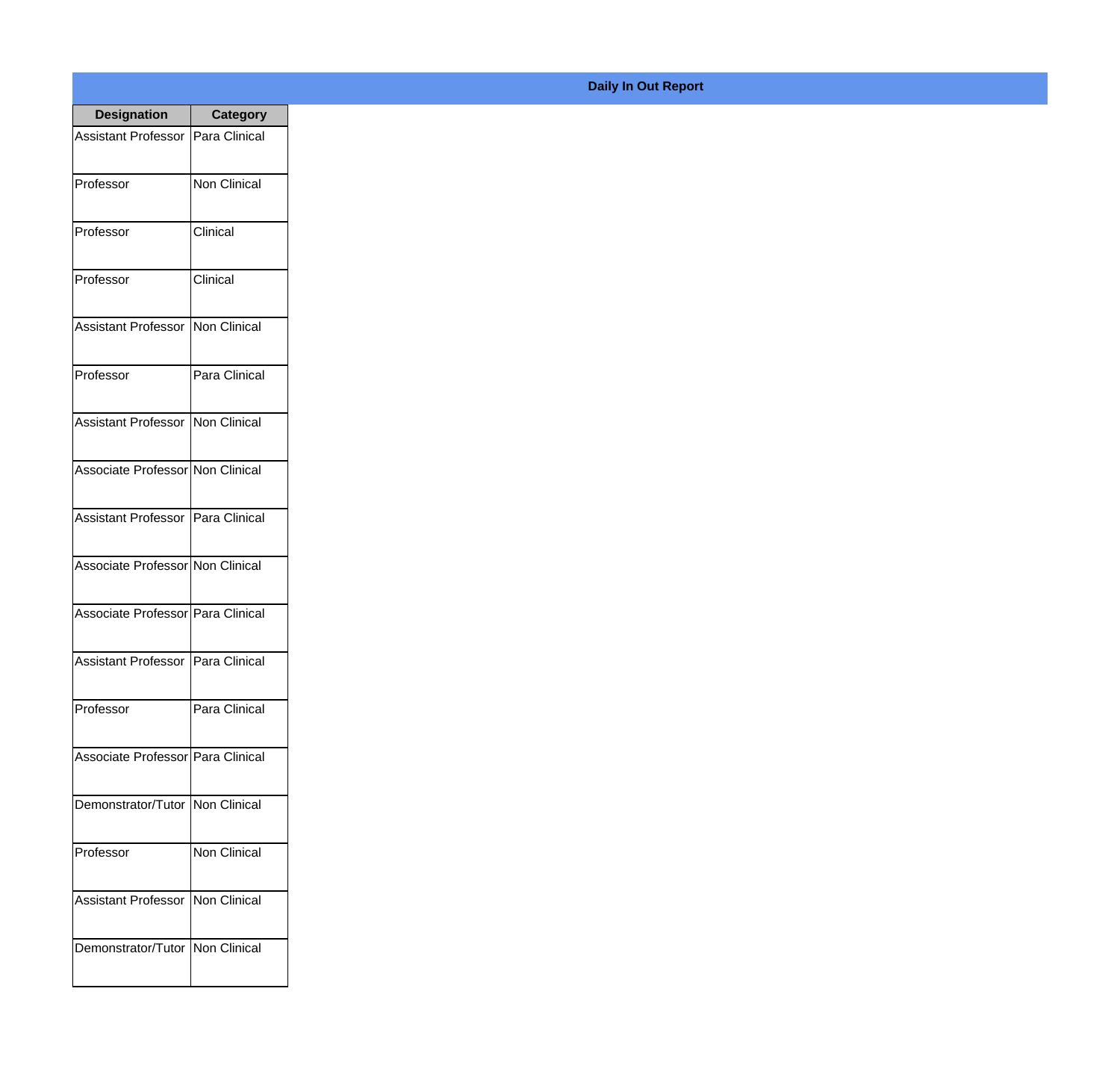|                                                  |                                                |             |          |          | <b>Daily In Out Report</b> |              |                                           |
|--------------------------------------------------|------------------------------------------------|-------------|----------|----------|----------------------------|--------------|-------------------------------------------|
| Government<br>Medical College,<br>Khandwa        | <b>DR SOUMITRA</b><br><b>SETHIA</b>            | 13 Feb 2021 | 09:40:42 | 18:04:31 | 08:24                      | $\mathsf{P}$ | Community<br>Medicine                     |
| Government<br>Medical College,<br>Khandwa        | <b>DR SOURYAKANT</b><br>VARANDANI              | 13 Feb 2021 | 10:38:23 | 15:01:03 | 04:23                      | P            | Community<br>Medicine                     |
| <b>Government</b><br>Medical College,<br>Khandwa | <b>DR RASHMI YADAV</b>                         | 13 Feb 2021 | 09:40:32 | 18:02:52 | 08:22                      | P            | Community<br>Medicine                     |
| <b>Government</b><br>Medical College,<br>Khandwa | DR LEENA PARIHAR                               | 13 Feb 2021 | 09:14:51 | 19:12:41 | 09:58                      | P            | Community<br>Medicine                     |
| Government<br>Medical College,<br>Khandwa        | <b>MR PIYUSH KUMAR</b><br><b>MISHRA</b>        | 13 Feb 2021 | 10:59:52 | 19:04:07 | 08:05                      | P            | Community<br>Medicine                     |
| Government<br>Medical College,<br><b>Khandwa</b> | <b>DR DURGESH</b><br>SONARE                    | 13 Feb 2021 | 10:23:23 |          | 00:00                      | E            | Dermatology, Ven<br>ereology &<br>Leprosy |
| <b>Government</b><br>Medical College,<br>Khandwa | DR MANOJ BALKE                                 | 13 Feb 2021 | 09:24:13 | 18:36:53 | 09:12                      | P            | Ophthalmology                             |
| Government<br>Medical College,<br>Khandwa        | <b>DR GARIMA</b><br>AGRAWAL<br><b>VARSHNEY</b> | 13 Feb 2021 | 10:03:04 | 12:18:25 | 02:15                      | $\mathsf{P}$ | Paediatrics                               |
| Government<br>Medical College,<br>Khandwa        | <b>DR SIDDHARTH</b><br><b>BANODE</b>           | 13 Feb 2021 | 09:36:46 | 16:31:59 | 06:55                      | P            | Pharmacology                              |
| <b>Government</b><br>Medical College,<br>Khandwa | <b>DR PRIYA KAPOOR</b><br><b>KAPOOR</b>        | 13 Feb 2021 | 10:32:04 | 16:18:38 | 05:46                      | P            | Pathalogy                                 |
| <b>Government</b><br>Medical College,<br>Khandwa | <b>DR SAPNA</b><br><b>MAHESHRAM</b>            | 13 Feb 2021 | 10:17:57 | 19:17:35 | 09:00                      | P            | Community<br>Medicine                     |
| Government<br>Medical College,<br>Khandwa        | <b>DR RAJENDRA</b><br><b>SINGH MANDLOI</b>     | 13 Feb 2021 | 10:39:42 |          | 00:00                      | E            | <b>Bio Chemistry</b>                      |
| Government<br>Medical College,<br>Khandwa        | DR RAKESH SINGH<br><b>HAZARI</b>               | 13 Feb 2021 | 20:46:15 |          | 00:00                      | E            | Pathalogy                                 |
| <b>Government</b><br>Medical College,<br>Khandwa | <b>DR NISHA</b><br><b>KAITHWAS</b>             | 13 Feb 2021 | 10:37:01 | 12:57:06 | 02:20                      | P            | Psychiatry                                |
| Government<br>Medical College,<br>Khandwa        | <b>DR ANANT</b><br><b>TUKARAM PAWAR</b>        | 13 Feb 2021 | 10:31:20 | 20:36:40 | 10:05                      | P            | Community<br>Medicine                     |
| Government<br>Medical College,<br>Khandwa        | <b>DR RAJU</b>                                 | 13 Feb 2021 | 08:59:18 | 16:48:16 | 07:49                      | P            | Forensic<br>Medicine                      |
| Government<br>Medical College,<br>Khandwa        | <b>DR MAHENDRA</b><br>PANWAR                   | 13 Feb 2021 | 09:52:33 |          | 00:00                      | $\mathsf E$  | Orthopaedics                              |
| Government<br>Medical College,<br>Khandwa        | DR AJAY GANGJI                                 | 13 Feb 2021 | 11:58:25 |          | 00:00                      | E            | <b>General Surgery</b>                    |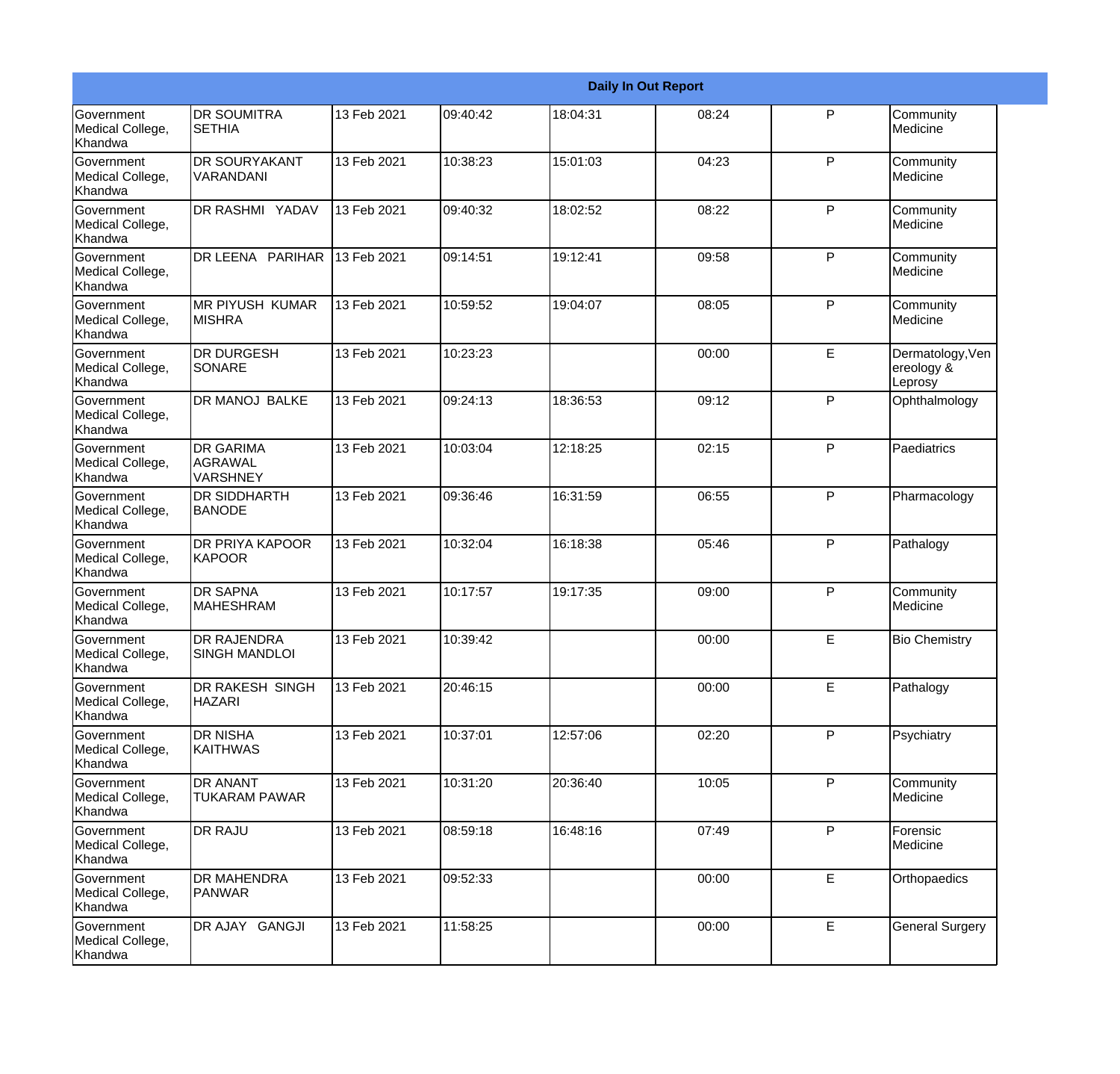| Assistant Professor   Para Clinical |               |
|-------------------------------------|---------------|
| Demonstrator/Tutor Para Clinical    |               |
|                                     |               |
| Assistant Professor Para Clinical   |               |
| Assistant Professor   Para Clinical |               |
|                                     |               |
| Statistician                        | Para Clinical |
| Assistant Professor Clinical        |               |
| Assistant Professor Clinical        |               |
|                                     |               |
| Associate Professor Clinical        |               |
| Associate Professor Para Clinical   |               |
|                                     |               |
| Demonstrator/Tutor Para Clinical    |               |
| Associate Professor Para Clinical   |               |
| Demonstrator/Tutor Non Clinical     |               |
|                                     |               |
| Professor                           | Para Clinical |
| Assistant Professor Clinical        |               |
|                                     |               |
| Professor                           | Para Clinical |
| Demonstrator/Tutor Para Clinical    |               |
| Assistant Professor Clinical        |               |
|                                     |               |
| Professor                           | Clinical      |
|                                     |               |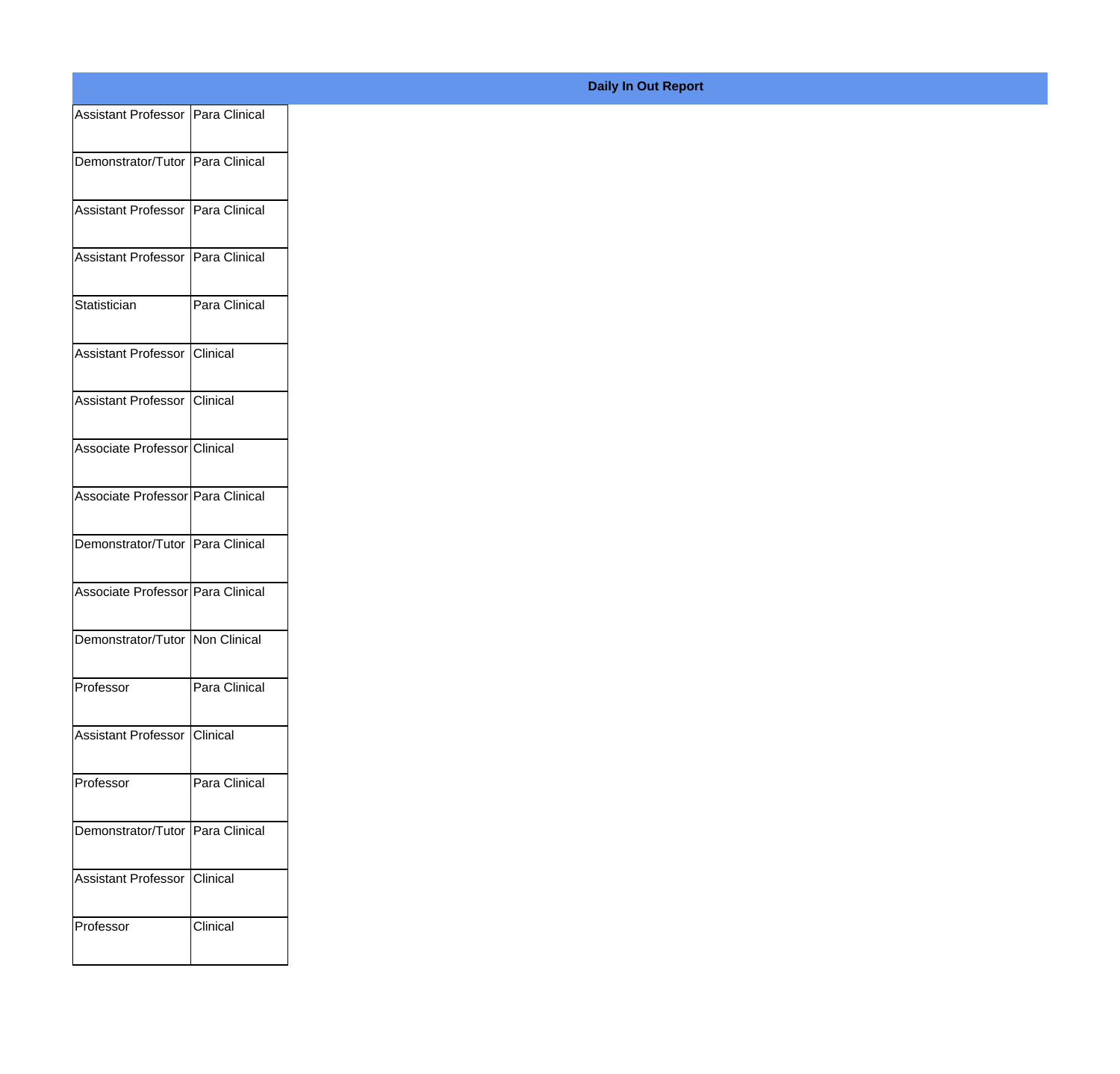|                                                         |                                           |             |          |          | <b>Daily In Out Report</b> |             |                             |
|---------------------------------------------------------|-------------------------------------------|-------------|----------|----------|----------------------------|-------------|-----------------------------|
| Government<br>Medical College,<br>Khandwa               | <b>IDR SITARAM</b><br><b>SOLANKI</b>      | 13 Feb 2021 | 10:39:49 | 19:05:28 | 08:26                      | P           | Forensic<br>Medicine        |
| Government<br>Medical College,<br>Khandwa               | <b>DR RANJEET</b><br><b>BADOLE</b>        | 13 Feb 2021 | 10:18:44 | 18:04:36 | 07:46                      | P           | <b>General Medicine</b>     |
| <b>Government</b><br>Medical College,<br>Khandwa        | <b>DR ASHOK</b><br><b>BHAUSAHEB NAJAN</b> | 13 Feb 2021 | 10:31:31 |          | 00:00                      | E           | Forensic<br>Medicine        |
| Government<br>Medical College,<br>Khandwa               | DR PRIYESH<br><b>MARSKOLE</b>             | 13 Feb 2021 | 09:15:42 | 19:12:35 | 09:57                      | P           | Community<br>Medicine       |
| Government<br>Medical College,<br>Khandwa               | <b>DR SANGEETA</b><br><b>CHINCHOLE</b>    | 13 Feb 2021 | 11:08:39 | 16:11:23 | 05:03                      | P           | Physiology                  |
| Government<br>Medical College,<br>Khandwa               | DR VIJAY NAYAK                            | 13 Feb 2021 | 18:09:16 |          | 00:00                      | E           | Anatomy                     |
| <b>Government</b><br>Medical College,<br><b>Khandwa</b> | DR SUNIL BAJOLIYA                         | 13 Feb 2021 | 20:06:55 |          | 00:00                      | E           | OTO-Rhiono-<br>Laryngology  |
| Government<br>Medical College,<br>Khandwa               | DR NISHA MANDLOI<br><b>PANWAR</b>         | 13 Feb 2021 | 10:06:35 |          | 00:00                      | $\mathsf E$ | Obstetrics &<br>Gynaecology |
| Government<br>Medical College,<br>Khandwa               | <b>DR NANDINI</b><br><b>DIXIT</b>         | 13 Feb 2021 | 12:56:02 |          | 00:00                      | E           | Paediatrics                 |
| Government<br>Medical College,<br>Khandwa               | <b>DR JITENDRA</b><br><b>AHIRWAR</b>      | 13 Feb 2021 | 09:22:39 | 16:48:24 | 07:26                      | P           | Pathalogy                   |
| <b>Government</b><br>Medical College,<br>Khandwa        | <b>DR MUKTESHWARI</b><br><b>GUPTA</b>     | 13 Feb 2021 | 11:34:40 | 17:26:10 | 05:52                      | P           | Pharmacology                |
| Government<br>Medical College,<br>Khandwa               | <b>DR PURTI AGARWAL</b><br>SAINI          | 13 Feb 2021 | 10:52:37 | 17:10:42 | 06:18                      | P           | Pathalogy                   |
| Government<br>Medical College,<br>Khandwa               | DR YASHPAL RAY                            | 13 Feb 2021 | 11:16:34 |          | 00:00                      | $\mathsf E$ | Anatomy                     |
| Government<br>Medical College,<br>Khandwa               | <b>DR DEEPIKA</b><br><b>PANWAR</b>        | 13 Feb 2021 | 10:59:23 |          | 00:00                      | $\mathsf E$ | <b>Bio Chemistry</b>        |
| Government<br>Medical College,<br>Khandwa               | DR RINKU YADAV                            | 13 Feb 2021 | 10:19:25 |          | 00:00                      | $\mathsf E$ | <b>General Surgery</b>      |